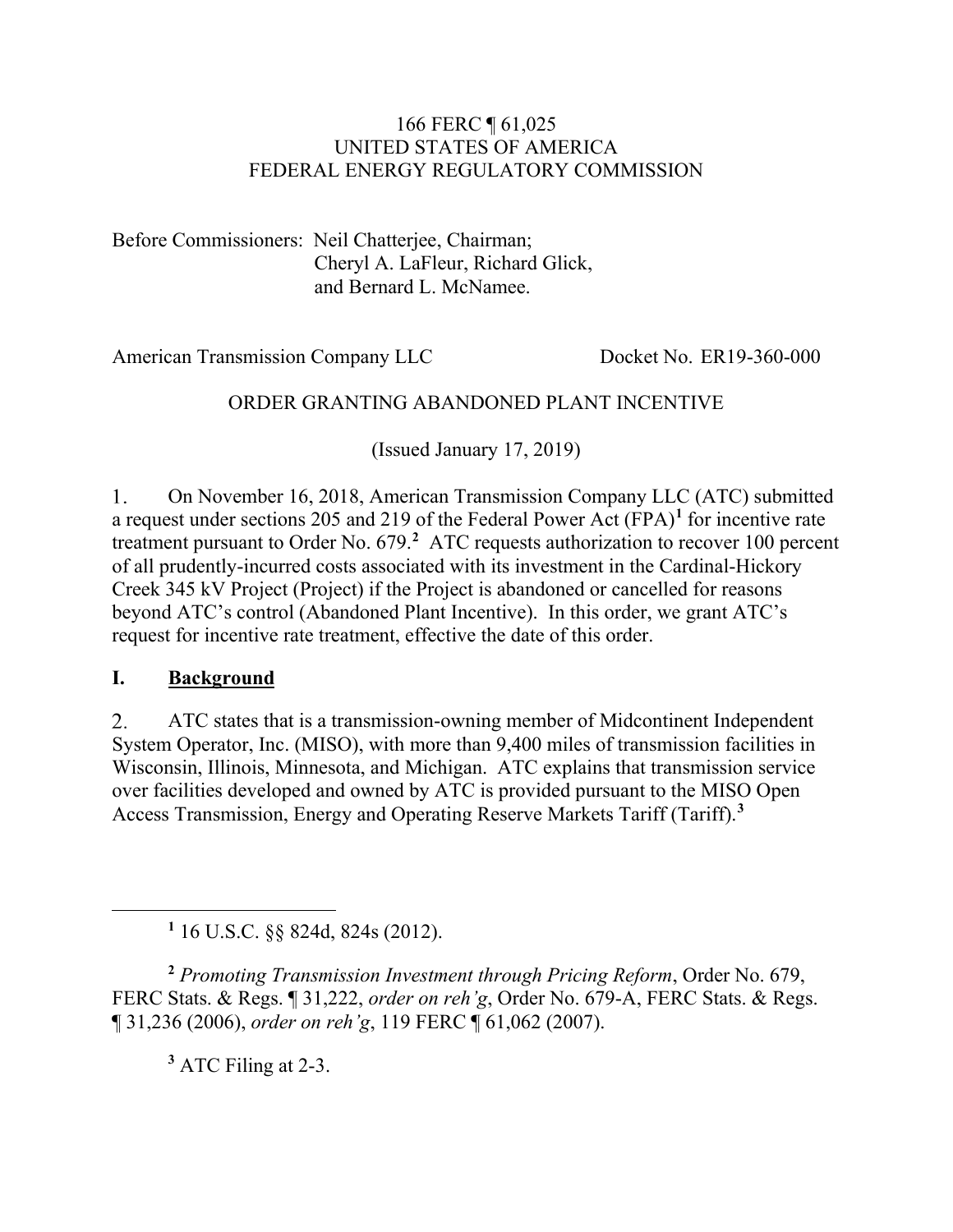ATC states that the Project is a MISO Multi-Value Project (MVP)**[4](#page-1-0)** that will 3. consist of approximately 102 to 120 miles of new 345 kV transmission line from Dane County, Wisconsin to Dubuque County, Iowa, with associated substation expansions. According to ATC, ATC and ITC Midwest LLC (ITC Midwest) each owns 45.5 percent of the Project, and Dairyland Power Cooperative (Dairyland) owns the remaining nine percent. ATC states that the Project is estimated to cost between \$492 million and \$543 million, depending on the route, and that the transmission line is expected to be in service in December 2023.**[5](#page-1-1)**

ATC requests an effective date of January 15, 2019.**[6](#page-1-2)**  $4.$ 

# **II. Notice of Filing and Responsive Pleadings**

5. Notice of ATC's filing was published in the *Federal Register*, 83 Fed. Reg. 60,838 (2018), with interventions and protests due on or before December 7, 2018. Notices of intervention were filed by the Iowa Utilities Board and the Public Service Commission of Wisconsin. Timely motions to intervene were filed by: ITC Midwest; Dairyland; Alliant Energy Corporate Services, Inc.; and Ameren Services Company.

### **III. Discussion**

# **A. Procedural Matters**

6. Pursuant to Rule 214 of the Commission's Rules of Practice and Procedure, 18 C.F.R. § 385.214 (2018), the notices of intervention and timely, unopposed motions to intervene serve to make the entities that filed them parties to this proceeding.

<span id="page-1-2"></span>**<sup>6</sup>** *Id.* at 2, 11.

<span id="page-1-0"></span> $\overline{a}$ **<sup>4</sup>** MVPs are projects that "enable the reliable and economic delivery of energy in support of documented energy policy mandates or laws that address, through the development of a robust transmission system, multiple reliability and/or economic issues affecting multiple [MISO] transmission zones." *Midcontinent Indep. Sys. Operator, Inc.*, 156 FERC ¶ 61,235, at P 2 (2016).

<span id="page-1-1"></span>**<sup>5</sup>** ATC Filing at 3, 6.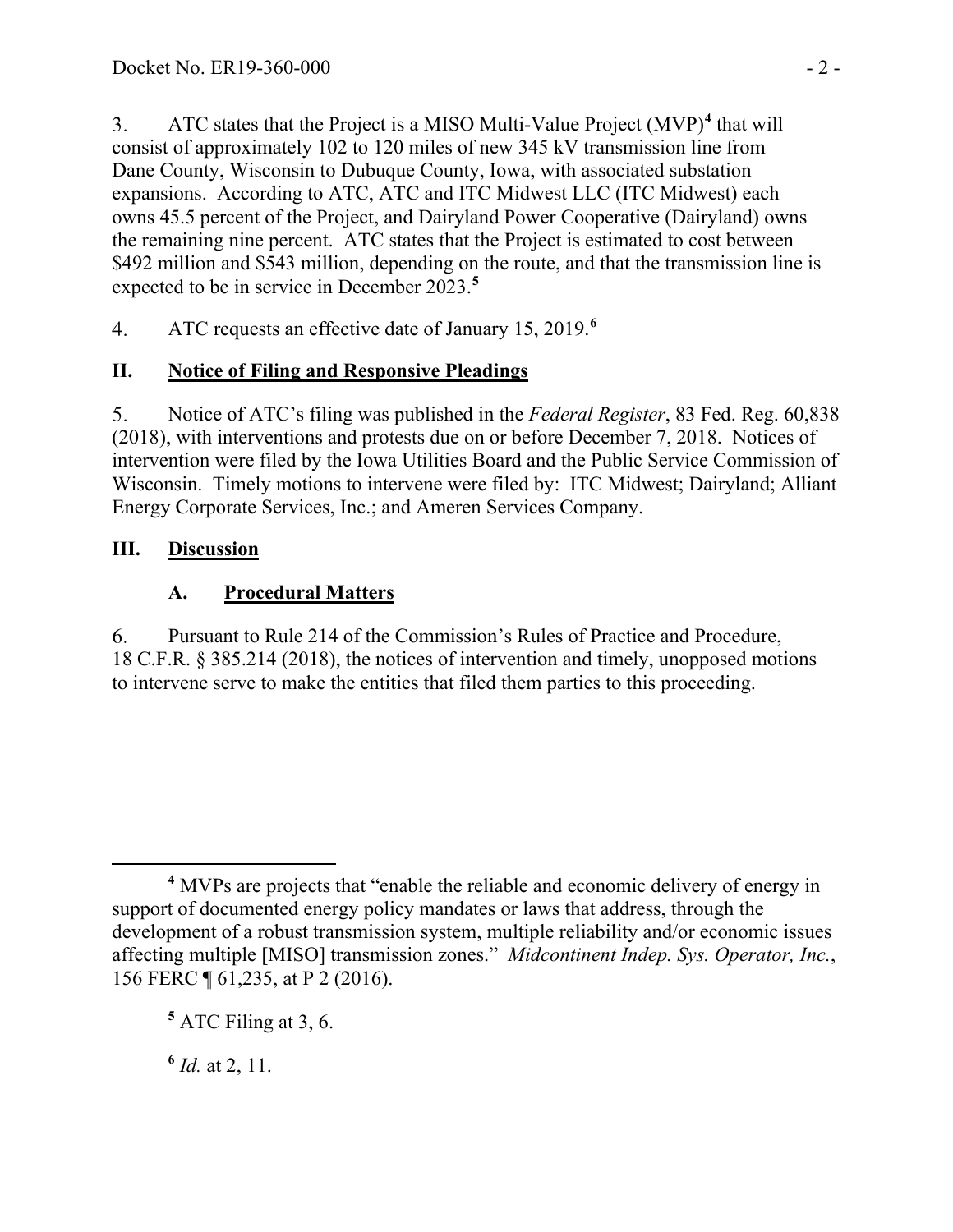## **B. Substantive Matters**

# **1. Section 219 Requirement**

In the Energy Policy Act of 2005,**[7](#page-2-0)** Congress added section 219 to the FPA, 7. directing the Commission to establish, by rule, incentive-based rate treatments to promote capital investment in certain transmission infrastructure. The Commission subsequently issued Order No. 679, which sets forth processes by which a public utility may seek transmission rate incentives pursuant to section 219, including the Abandoned Plant Incentive. Additionally, in November 2012, the Commission issued the 2012 Incentives Policy Statement providing additional guidance regarding its evaluation of applications for transmission rate incentives under section 219 and Order No. 679.**[8](#page-2-1)**

Pursuant to Order No. 679, an applicant may seek to obtain incentive rate 8. treatment for a transmission infrastructure investment that satisfies the requirements of section 219, i.e., the applicant must show that "the facilities for which it seeks incentives either ensure reliability or reduce the cost of delivered power by reducing transmission congestion."**[9](#page-2-2)** The Commission established the process for an applicant to demonstrate that it meets this standard, including a rebuttable presumption that the standard is met if:

> (1) the transmission project results from a fair and open regional planning process that considers and evaluates the project for reliability and/or congestion and is found to be acceptable to the Commission; or (2) a project has received construction approval from an appropriate state commission or state siting authority.[**[10](#page-2-3)**]

The Commission also stated that "other applicants not meeting these criteria may 9. nonetheless demonstrate that their project is needed to maintain reliability or reduce

**<sup>9</sup>** Order No. 679, FERC Stats. & Regs. ¶ 31,222 at P 76.

 $10 \, Id.$ 

<span id="page-2-0"></span> $\overline{a}$ 

**<sup>7</sup>** Energy Policy Act of 2005, Pub. L. No. 109-58, § 1241, 119 Stat. 594 (2005).

<span id="page-2-3"></span><span id="page-2-2"></span><span id="page-2-1"></span>**<sup>8</sup>** *See Promoting Transmission Investment Through Pricing Reform*, 141 FERC ¶ 61,129 (2012).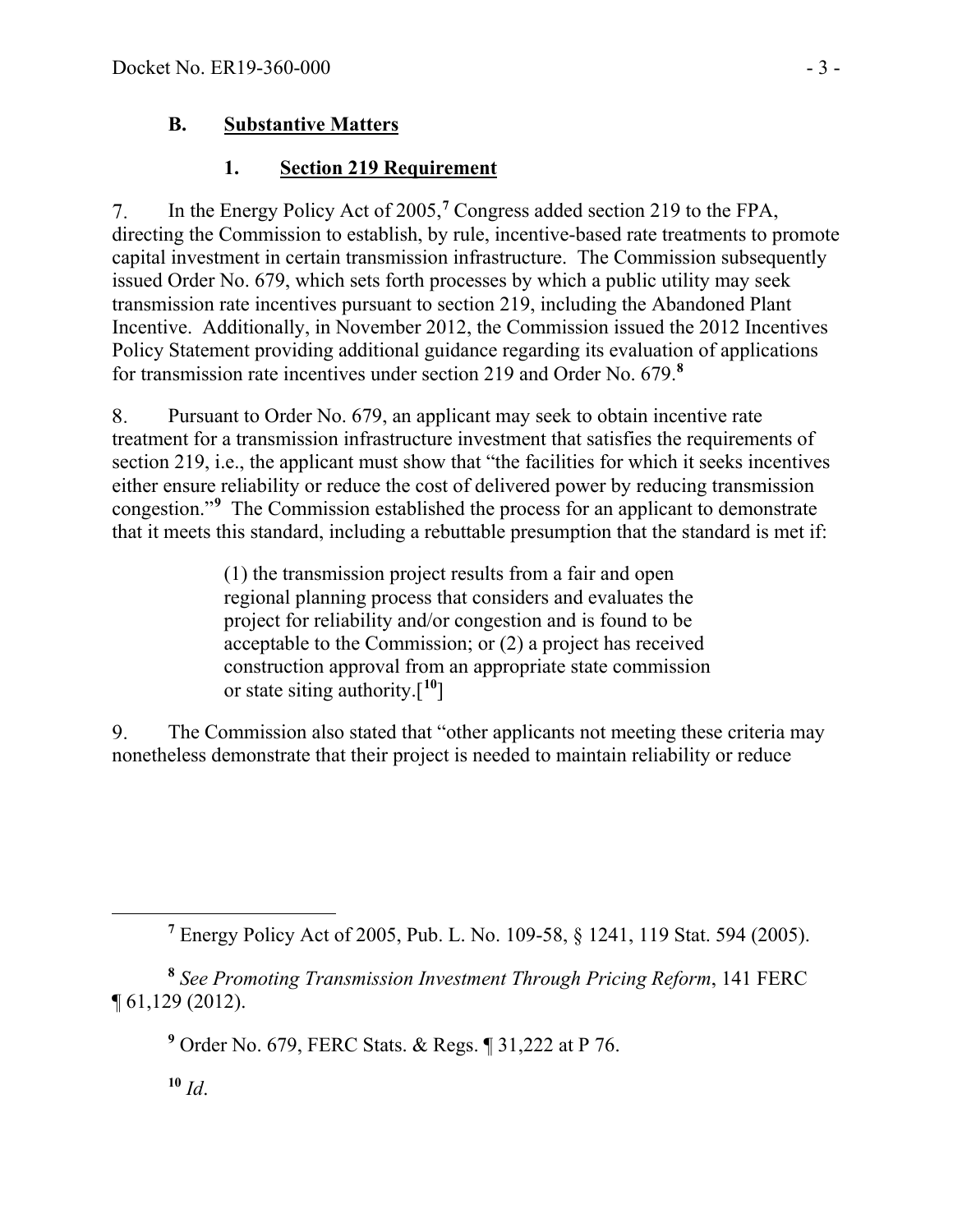<span id="page-3-0"></span> $\overline{a}$ 

congestion by presenting [to the Commission] a factual record that would support such a finding."**[11](#page-3-0)**

## **a. ATC's Request**

ATC argues that the Project meets the rebuttable presumption. In support, ATC  $10.$ states that MISO approved the Project as an MVP in its 2011 MISO Transmission Expansion Plan (MTEP). Further, ATC notes that the Commission has already found that the Project is entitled to the rebuttable presumption. **[12](#page-3-1)**

### **b. Commission Determination**

11. The Commission has previously found that projects approved through a regional transmission planning process that evaluated whether the identified transmission projects will enhance reliability and/or reduce congestion are entitled to the rebuttable presumption established under Order No. 679.**[13](#page-3-2)** In this case, the MTEP transmission planning process, through which the Project was approved, evaluated whether identified transmission projects will enhance reliability and/or reduce congestion. Therefore, we find that the Project is entitled to the rebuttable presumption that it meets this requirement of section 219.

#### **2. Order No. 679 Nexus**

12. In addition to satisfying the section 219 requirement of ensuring reliability and/or reducing the cost of delivered power by reducing congestion, Order No. 679 requires an applicant to demonstrate that there is a nexus between the incentive sought and the investment being made.**[14](#page-3-3)** In Order No. 679-A, the Commission clarified that the nexus test is met when an applicant demonstrates that the total package of incentives requested

**<sup>11</sup>** *Id.* P 57; *see also* Order No. 679-A, FERC Stats. & Regs. ¶ 31,236 at P 41.

<span id="page-3-1"></span>**<sup>12</sup>** ATC Filing at 7 (citing *Dairyland Power Coop.*, 161 FERC ¶ 61,301, at P 14 (2017) (order granting Dairyland an abandoned plant incentive for its portion of the Project)).

<span id="page-3-3"></span><span id="page-3-2"></span>**<sup>13</sup>** *See, e.g.*, *TransCanyon DCR, LLC*, 152 FERC ¶ 61,017, at P 17 (2015) (*TransCanyon*); *Pacific Gas and Elec. Co*., 148 FERC ¶ 61,195, at P 14 (2014); *Midcontinent Independent Sys. Operator, Inc. and WPPI Energy*, 151 FERC ¶ 61,246, at P 15 (2015); *Southern Indiana Gas & Elec. Co.*, 125 FERC ¶ 61,124, at P 28 (2008).

**<sup>14</sup>** Order No. 679, FERC Stats. & Regs. ¶ 31,222 at P 48.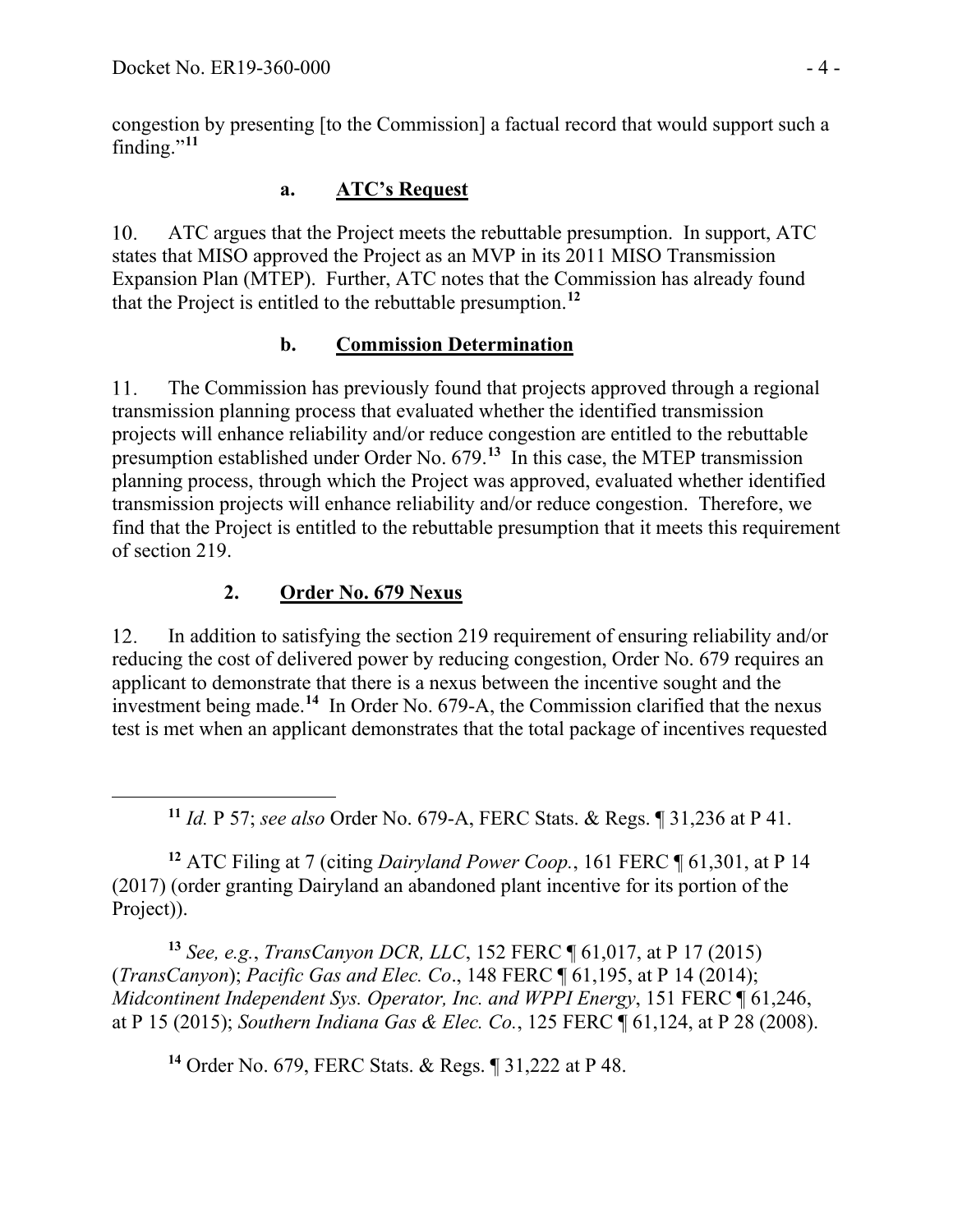is "tailored to address the demonstrable risks or challenges faced by the applicant."**[15](#page-4-0)** The Commission requires a project-specific demonstration of the nexus between the requested incentives and the risks and challenges of the project.**[16](#page-4-1)**

# **a. ATC's Request**

13. ATC contends that the requested Abandoned Plant Incentive is tailored to address the Project's demonstrable risks and challenges. In support, ATC states that there are a number of federal, state, and local approvals that will be required to construct the Project that are not guaranteed to be granted, including permits from U.S. Fish and Wildlife Service and the U.S. Army Corps of Engineers, permits and approvals in Wisconsin and Iowa. ATC notes that the Project could be delayed or terminated, or the final route changed, if ATC is unable to obtain any of these approvals or permits or if the permits select different route locations. In addition, ATC states that the easement acquisition process may be contentious resulting in delays or increased costs, and notes that the Project must also cross the Mississippi River. **[17](#page-4-2)**

14. ATC argues that scope, size, and cost of the Project are significant, and approval of the requested Abandoned Plant Incentive would help to address the inherent risks posed by the Project. **[18](#page-4-3)**

ATC states that its request is narrowly tailored and it does not seek additional rate 15. incentive treatments beyond the Abandonment Plant Incentive. **[19](#page-4-4)** ATC states that recovery of specific abandoned costs would be subject to a future separate rate filing.**[20](#page-4-5)**

# **b. Commission Determination**

We grant ATC's request for the Abandoned Plant Incentive. In Order No. 679, 16. the Commission found that the abandoned plant incentive is an effective means of encouraging transmission development by reducing the risk of non-recovery of costs in

**<sup>16</sup>** *See* 18 C.F.R. § 35.35(d) (2018).

**<sup>17</sup>** ATC Filing at 8-9 and Ex. ATC-1 (Testimony of Thomas Degenais) at 7-8.

<span id="page-4-3"></span>**<sup>18</sup>** *Id*. at 9.

<span id="page-4-2"></span><span id="page-4-1"></span><span id="page-4-0"></span> $\overline{a}$ 

<span id="page-4-4"></span>**<sup>19</sup>** *Id*., Ex. ATC-1 at 10.

<span id="page-4-5"></span>**<sup>20</sup>** *Id*. at 10.

**<sup>15</sup>** Order No. 679-A, FERC Stats. & Regs. ¶ 31,236 at P 40.